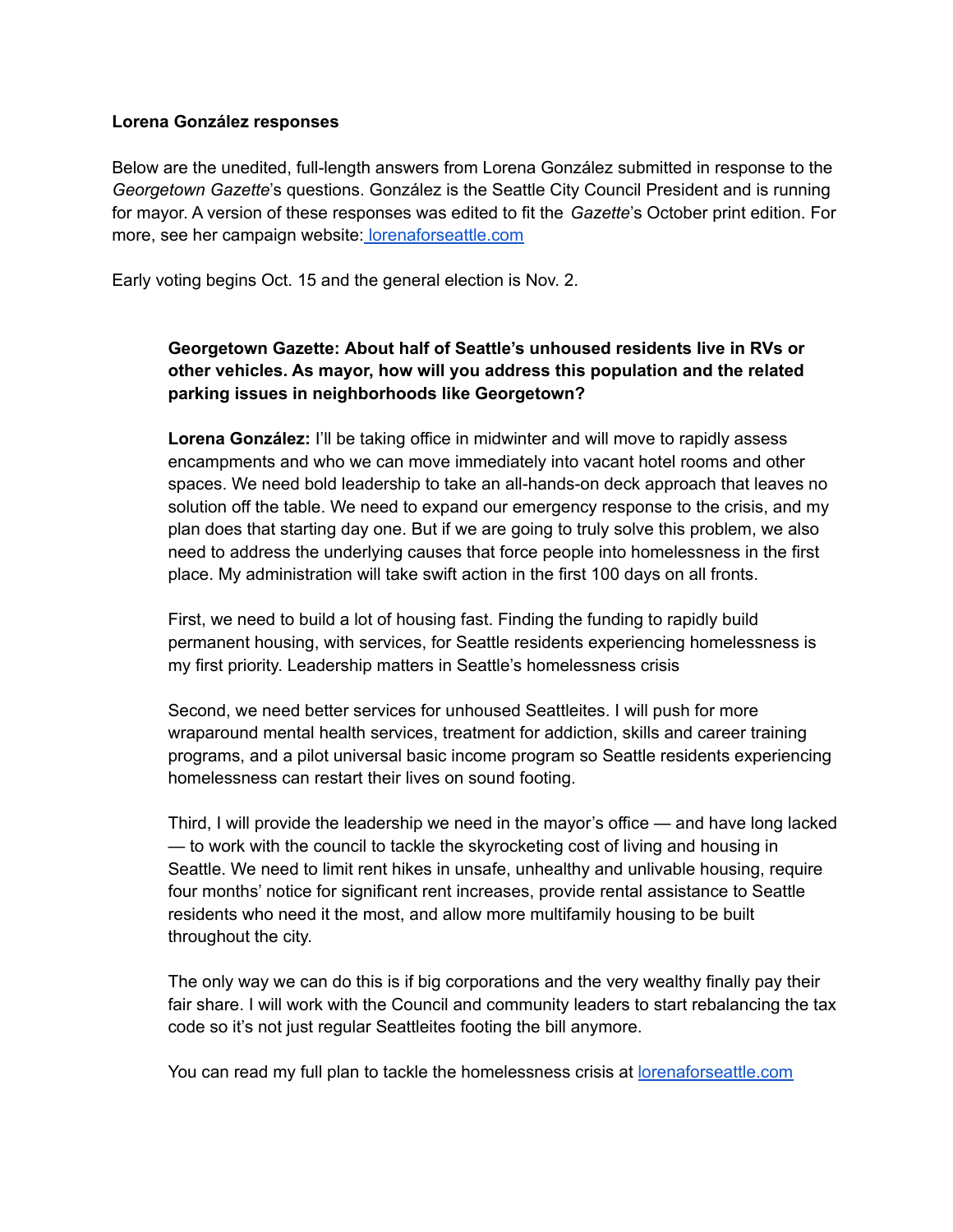# **Gazette: During your tenure on the City Council, what actions did you take or support that most improved Georgetown's quality of life? Looking forward, what do you think Georgetown's most pressing issue is now and how will you address it?**

**González:** I'm proud to have supported the Georgetown South Park trail as a councilmember to create greater walkability, bike-ability, and quality of life for the area. Georgetown and other south Seattle neighborhoods have fewer green spaces than more affluent areas of the city, and we need to continue to work to close this equity gap.

Displacement is another critical issue in the area. My housing plan focuses on policies and priorities that recognize and focus on what people and communities need to heal, stabilize, and thrive. We need to ensure that as we continue to develop our city, we are creating more affordable housing with, for, and in BIPOC communities. I have long supported the Equitable Development Initiative and as Mayor will work to increase and stabilize this funding

## **Gazette: How do your plans for the Seattle Police Department better protect and improve public safety?**

**González:** As a civil rights lawyer for more than a decade, I worked tirelessly to get justice for victims of police violence and racially biased policing across Washington and Seattle. As Mayor, I will work to address our city's public safety challenges while ensuring that we have true public safety where our Black, brown, and indigenous community members do not have to fear police violence.

Right now we are asking the police to do too many things. Studies show that 50% of police calls do not need armed sworn officers to respond. My administration will scale up the Community Service Officer program to improve response for non-violent crimes, including property crimes. Community service officers can be hired and trained faster than police officers and are less expensive for the city and more responsive to neighborhood safety concerns. We will also increase funding for programs like Health One Mobile units, so that appropriately trained professionals are responding to behavioral health emergencies.

Scaling up these units will allow our police force to shift their focus to more serious violent crime. And I will hold them accountable to do that job effectively and in a manner that respects the civil rights, dignity and liberty of all Seattleites.

## **Gazette: The City Council enacted law last year to tax corporations and high-earning individuals. Do you support this measure and why?**

**González:** I not only supported it, I proudly co-sponsored the legislation. In order to tackle our city's biggest problems, including homelessness, we need big corporations which have made record profits during the pandemic to start paying their fair share of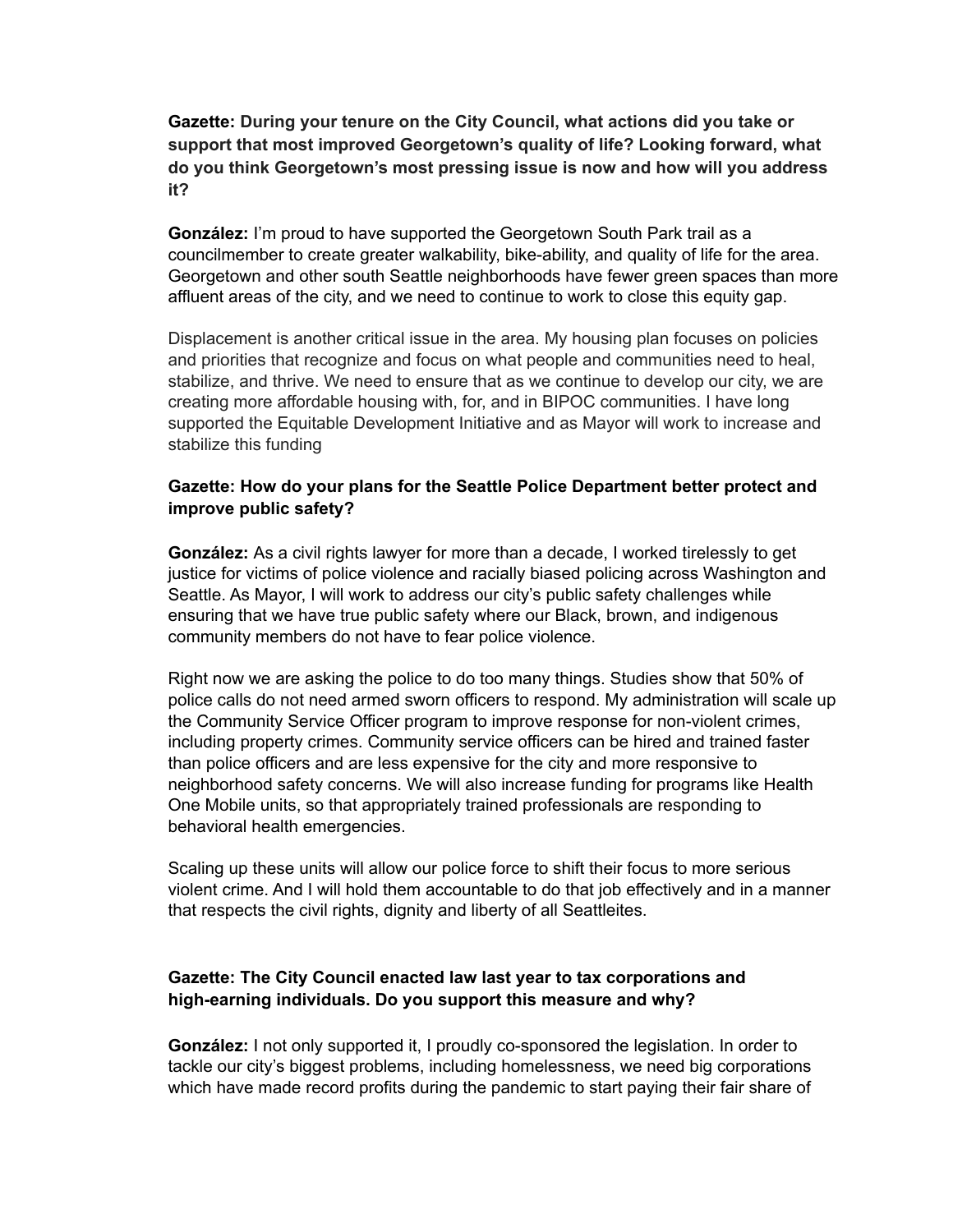taxes. The JumpStart Seattle tax we passed last year was a good start, and I will work to advance more progressive revenue measures as Mayor.

# **Gazette: What is your favorite Georgetown small business? As mayor, what will you do to support it and those like it?**

**González:** Fonda La Catrina is one of my favorite restaurants in the city! I have released an economic development plan focused on small businesses and workers. Part of this plan includes revamping the Office of Economic Development as a center for resources, tools and technical assistance for small businesses. By doing this we will serve local businesses with tools they need to find capital and technical assistance, with attention to removing barriers for new entrepreneurs from low-income communities.

We will also ensure immigrant businesses have in-language, culturally competent guidance, help protect local ownership and family businesses transitioning to the next generation, whether in fragile neighborhoods like CID or unique industries like fishing and maritime.

## **Gazette: Would you drink a glass of water or eat the fish from the Duwamish River?**

**González:** No, I would not. Environmental racism has had severe impacts on the health of South Seattle communities along the heavily polluted and heavily trafficked Duwamish River valley. The life expectancy for residents of Georgetown and South Park is 8 years shorter than Seattle and King County on average and 13 years shorter than residents of Laurelhurst.

As mayor, I will partner with Seattle For A Green New Deal leaders and direct resources to their community-based priorities for clean air, clean water, and environmental justice. My team will work to create thousands of stable, high-quality jobs by retrofitting homes, restoring the Duwamish River and the Salish Sea ecosystems, and building green infrastructure, and we will modernize our industrial infrastructure and prepare to build technology for the green economy.

I'm proud to have the sole endorsement of every environmental group that has endorsed in the Mayor's race – Sierra Club, Washington Conservation Voters, and 350 Seattle – because they know that my record and my platform make me the best candidate to address these issues.

# **Gazette: What should we know about you that we haven't seen or heard about already?**

**González:** I believe that I am the best candidate for Mayor of Seattle because of the strong diverse progressive coalition I have built. I'm proud to be endorsed by national leaders including Rep. Pramila Jayapal and Senator Bernie Sanders, state leaders like